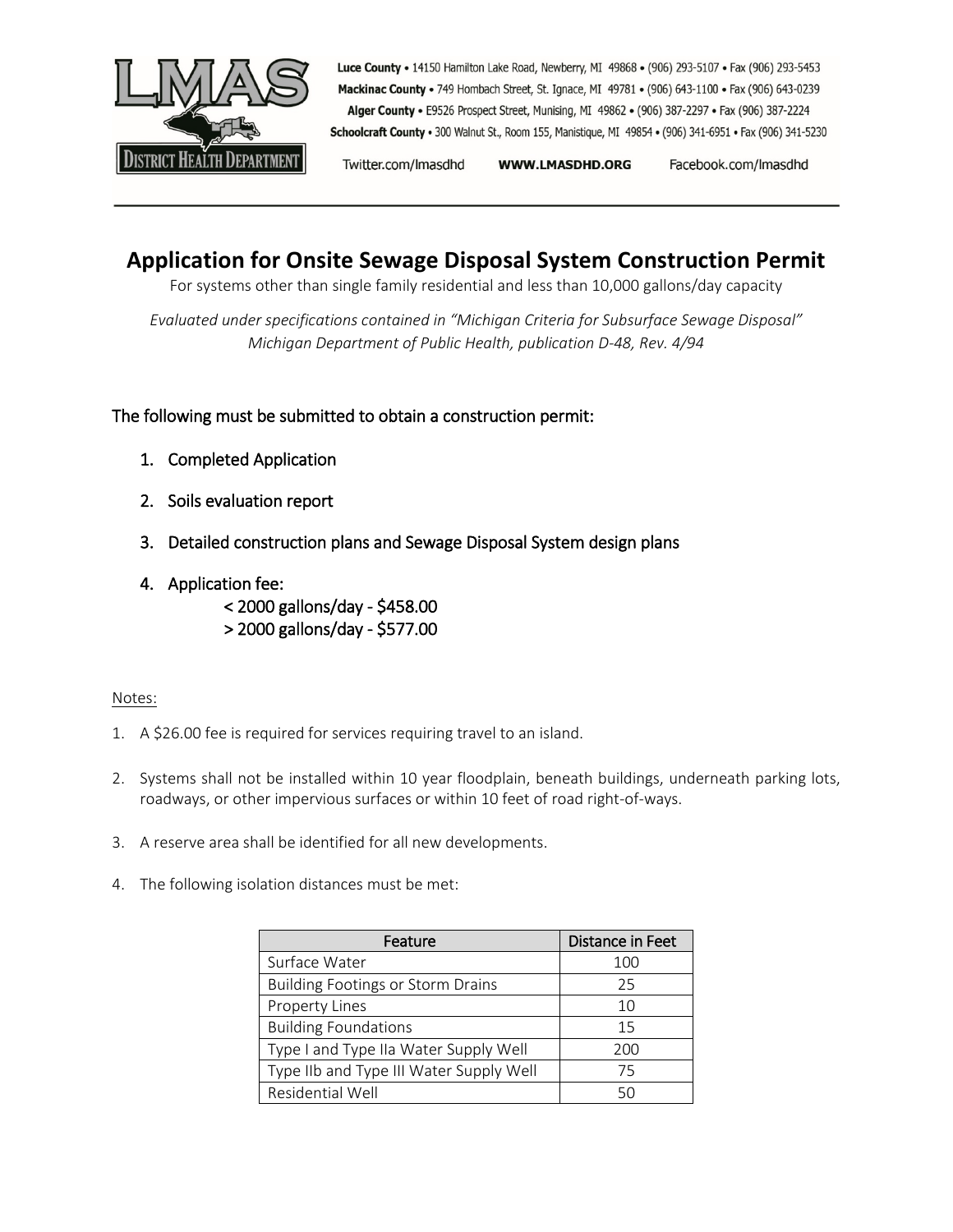- 5. Variances from any Michigan Criteria rules must be submitted with this permit application prior to system construction.
- 6. An evaluation of the soils at the property is required to properly size and design the Commercial Sewage Disposal System. A Registered Sanitarian or Professional Engineer in private practice may provide the soils information as part of this application.

Alternatively, LMAS may evaluate the soils at the property provided the owner/applicant facilitates the arrangement of backhoe cuts to a depth of 6' for soils assessment and payment of a service fee (\$182, not included as part of application fee).

- 7. Volume of sewage flows may be provided by site specific water meter usage.
- 8. A registered professional engineer or registered sanitarian in private practice is required to prepare construction plans for systems with flows of 2,000-10,000 gallons/day including systems with a sewage output less than 2,000 gallons/day. The requirement for submittal of plans may be waived at the discretion of the health officer for small systems with flows less than 2,000 gallons per day (provided the cost of such system is less than \$15,000).

For systems exceeding 10,000 gallons/day, submit plans to Michigan Department of Environment, Great Lakes and Energy (EGLE) for review and approval.

Systems with flows less than 1,000 gallons per day may be evaluated under the Upper Peninsula Environmental Health Code (UPEHC). Alternative treatment systems approved under the UPEHC may be considered for installation only for systems with flows less than 1,000 gallons per day.

- 9. Systems with sewage flows greater than 6,000 gallons/day require an EGLE groundwater discharge permit.
- 10. Wetland permits may be necessary under EGLE authority.
- 11. Additional information may be required following submission of application to determine proper system design and sizing.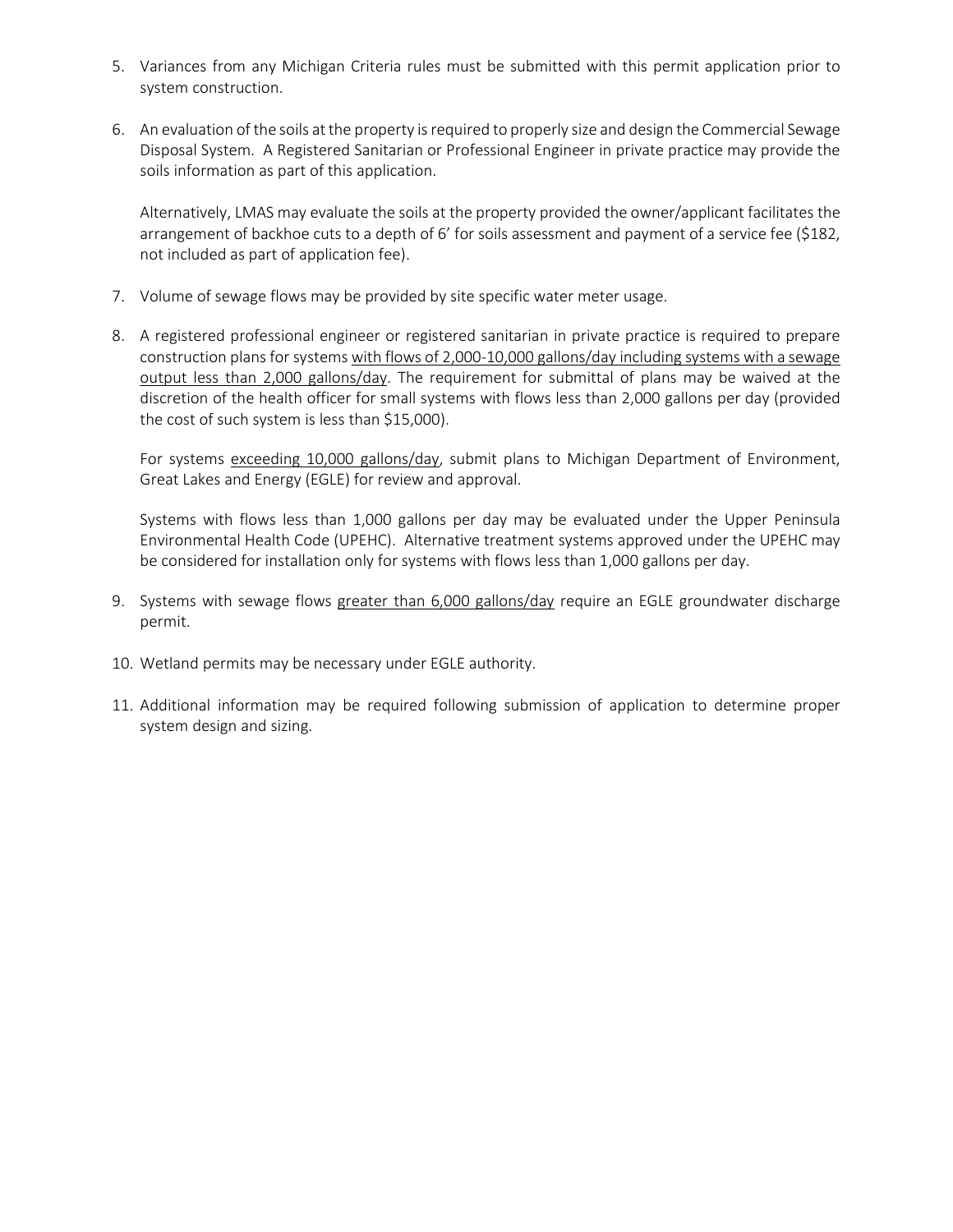# **Commercial Sewage System Application**

 $\hat{\mathbf{L}}$ 

PROJECT IDENTIFICATION

|              | <b>Office Use Only</b> |
|--------------|------------------------|
| Amount Paid: |                        |
| Date:        |                        |
| Cash/Check:  |                        |
| Receipt #:   |                        |

|     | 1. | Receipt #:<br>Type: $\Box$ Vacant Land $\Box$ Existing Development                                                    |
|-----|----|-----------------------------------------------------------------------------------------------------------------------|
|     | 2. |                                                                                                                       |
|     | 3. |                                                                                                                       |
|     | 4. | Operation: U Year-round U Seasonal (From ________ To ________)                                                        |
|     | 5. |                                                                                                                       |
|     | 6. |                                                                                                                       |
|     |    |                                                                                                                       |
|     |    |                                                                                                                       |
|     | 5. | Property Information:                                                                                                 |
|     |    | T: N R: E/W Section:                                                                                                  |
|     |    |                                                                                                                       |
|     |    | 6. Detailed directions to project site:                                                                               |
|     |    | <u> 1980 - John Stone, Amerikaansk politiker (* 1980)</u>                                                             |
|     |    |                                                                                                                       |
|     |    | <u> 1989 - Jan James James, martin amerikan bertama dalam penyakan bertama dalam pendadaran bertama dalam pendada</u> |
|     |    |                                                                                                                       |
|     |    |                                                                                                                       |
| II. |    | <b>CONSULTANT CERTIFICATION</b>                                                                                       |
|     | 1. | Prepared by:                                                                                                          |
|     | 2. |                                                                                                                       |
|     | 3. | Firm:                                                                                                                 |
|     | 4. | Address:                                                                                                              |
|     | 5. | Phone:                                                                                                                |
|     | 6. | Email:                                                                                                                |
|     | 7. |                                                                                                                       |
|     |    | Signature<br>Date                                                                                                     |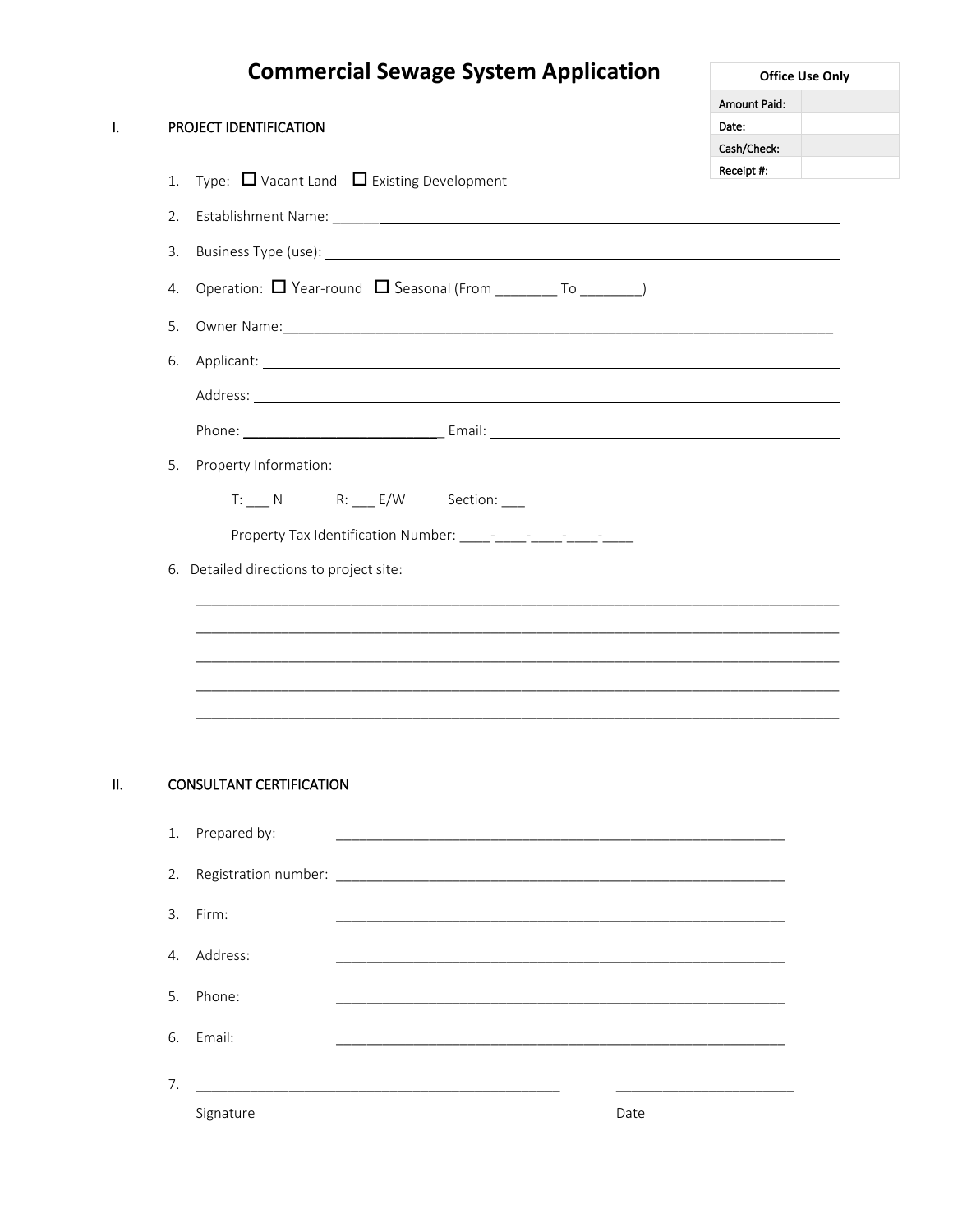#### III. SYSTEM DESIGN

1. System type (check one):

 $\Box$  Conventional (sites with acceptable soils per Michigan Criteria) – Refer to Article VIII

 $\Box$  Pressure Distribution – Refer to Article IX

2. Volume of flow (gallons/day): \_\_\_\_\_\_\_\_\_\_\_\_\_\_\_\_\_\_\_\_\_\_\_\_\_\_\_\_\_\_\_\_\_\_\_\_\_\_\_\_\_\_\_

*Note: Volumes greater than 2000 gallons per day must be dosed*

- 3. Basis for flow determination: \_\_\_\_\_\_\_\_\_\_\_\_\_\_\_\_\_\_\_\_\_\_\_\_\_\_\_\_\_\_\_\_\_\_\_\_\_\_\_\_\_\_\_
- 4. Loading rate:  $\frac{1}{\sqrt{1-\frac{1}{c^2}}}$  gal./ ft<sup>2</sup>/day

#### IV. SEPTIC TANK(S)

- 1. Number and size of tanks: \_\_\_\_\_\_\_\_\_\_\_\_\_\_\_\_\_\_\_\_\_\_\_\_\_\_\_\_\_\_\_\_\_\_\_\_\_\_\_\_\_\_\_\_\_\_
- 2. Material construction: \_\_\_\_\_\_\_\_\_\_\_\_\_\_\_\_\_\_\_\_\_\_\_\_\_\_\_\_\_\_\_\_\_\_\_\_\_\_\_\_\_\_\_\_\_\_\_\_\_
- 3. Effluent filter:  $\Box$  Yes  $\Box$  No

*Note: Risers to grade are required per Michigan Criteria*

4. Pump tank material and size (if applicable): \_\_\_\_\_\_\_\_\_\_\_\_\_\_\_\_\_\_\_\_\_\_\_\_\_\_\_\_\_\_\_\_

#### V. GREASE TRAP (REQUIRED AT FOOD SERVICE ESTABLISHMENTS)

- 1. Tank material: \_\_\_\_\_\_\_\_\_\_\_\_\_\_\_\_\_\_\_\_\_\_\_\_\_\_\_\_\_\_\_\_\_\_\_\_\_\_\_\_\_\_\_\_\_\_\_\_\_\_\_\_\_\_\_\_
- 2. Tank size:
- 3. # of tanks: \_\_\_\_\_\_\_\_\_\_\_\_\_\_\_\_\_\_\_\_\_\_\_\_\_\_\_\_\_\_\_\_\_\_\_\_\_\_\_\_\_\_\_\_\_\_\_\_\_\_\_\_\_\_\_\_\_\_\_

#### VI. EFFLUENT DOSING (REQUIRED IF FLOW > 2000 GALLONS PER DAY)

*Note: Total pipe volume must equal or exceed the dose volume.*

1. Dose volume =  $\frac{1}{2}$  sewage flow (gpd) / 4 doses per day =  $\frac{1}{2}$  gal./dose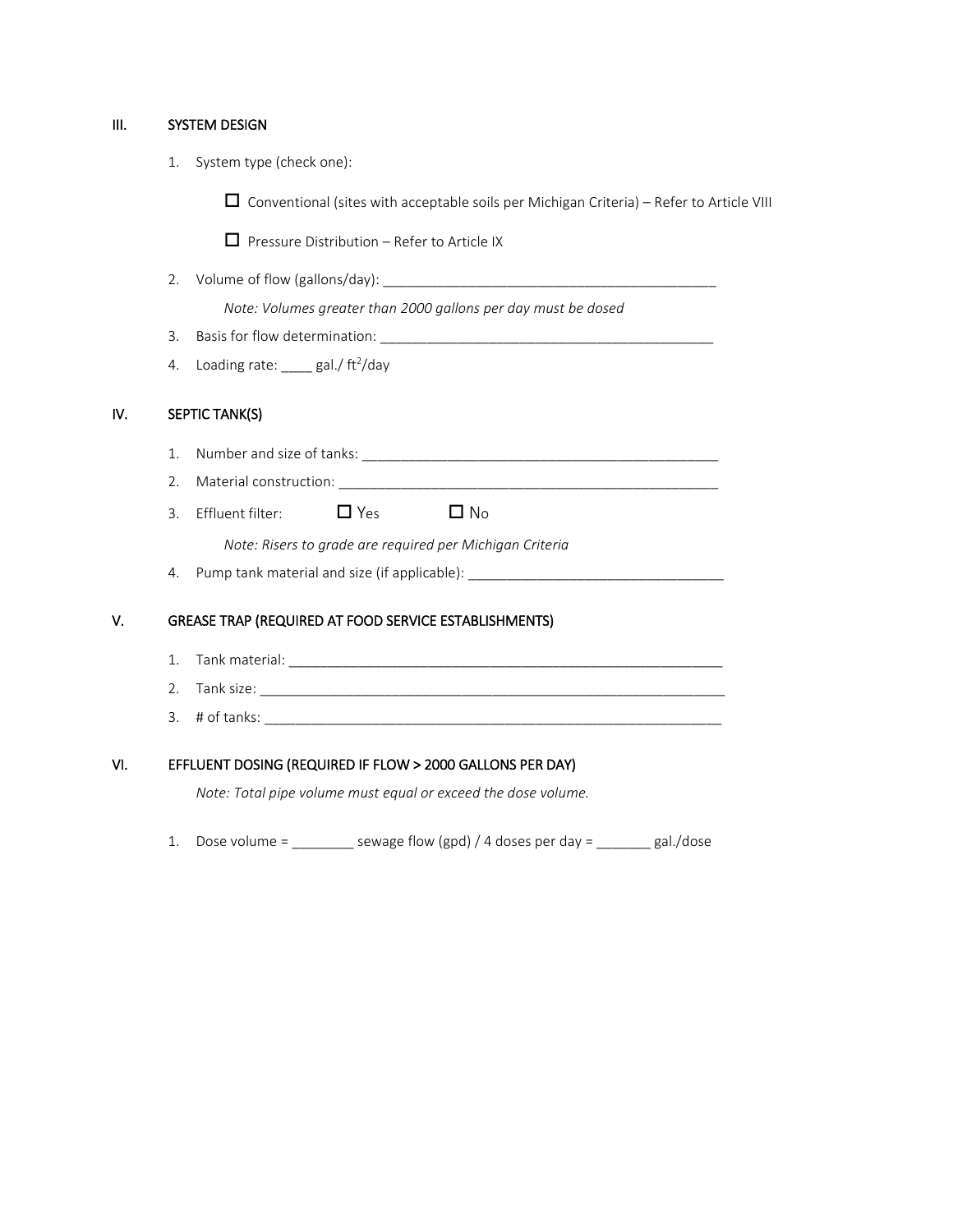#### VII. PUMP SELECTION (IF NECESSARY)

Total Dynamic Head (TDH) = elevation head (a) + friction head loss (b)

a. Elevation head: Elevation

| Drain tile |  |
|------------|--|
| Pump       |  |
| Total      |  |

b. Friction head loss:

|       |  | Fittings: _____ # elbows (size _____') $X$ _____ ft./elbow (equivalent length of straight pipe) = _____ ft. |  |
|-------|--|-------------------------------------------------------------------------------------------------------------|--|
| Pipe: |  | ft. pipe length (size $\gamma$ ) X ft. friction loss/100' pipe = ft.                                        |  |

Friction head loss =  $\_\_\_$ ft. (fittings equivalent length of straight pipe) +  $\_\_\_$ ft. pipe =  $\_\_\_$ ft.

### Total dynamic head loss =  $f{f}$ t. elevation head +  $f{f}$ . pipe =  $f{f}$ .

#### 2. Pumping specifications

- a. Dosing volume \_\_\_\_\_\_ (gal./dose)
- b. Dosing time  $\qquad \qquad \qquad$  (min.)
- c. Pump duty point \_\_\_\_\_\_\_\_ gpm at \_\_\_\_\_\_\_\_ feet TDH (attach copy of pump performance curve)
- d. Pump make
- e. Pump model \_\_\_\_\_\_\_\_\_\_\_\_\_\_\_\_\_\_\_\_\_\_\_\_\_\_\_\_\_\_\_\_\_\_\_\_\_
- $f.$  HP
- g. Pump/Pump Chamber misc.
	- Yes No
	- $\Box$   $\Box$  Dual alternating pumps?
	- $\Box$   $\Box$  Audio/visual alarm?
	- $\Box$   $\Box$  Pumps accessible?
	- $\Box$  Explosive proof design?
	- Emergency power source provided?
	- $\square$   $\square$  Each pump sized for peak flow?
	- □ □ Waterproof junction box for disconnect?
	- $\Box$  Wet well vented?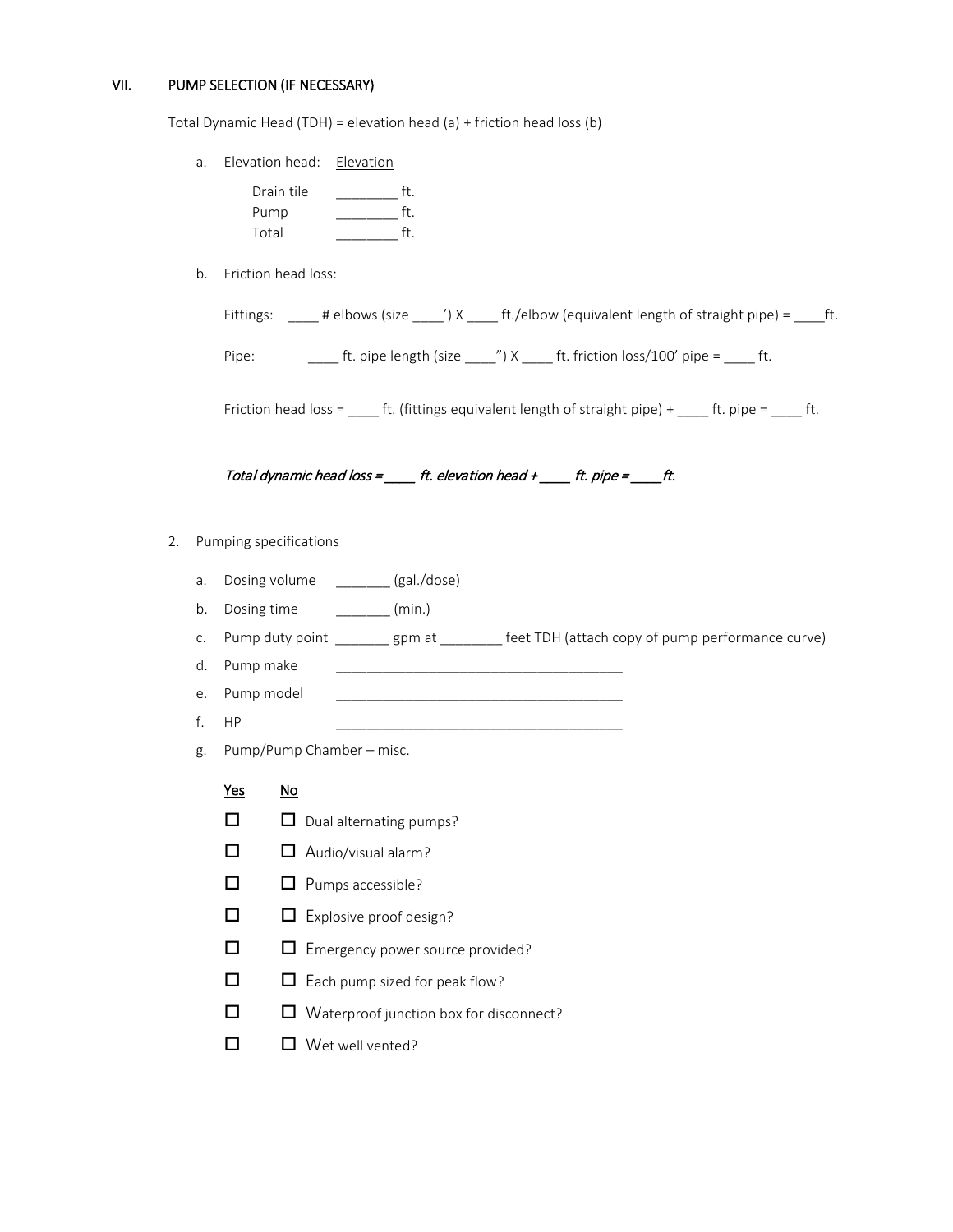#### VIII. DRAINFIELD - CONVENTIONAL

|     | 1.                                                            | $Type: \Box$ Bed $\Box$ Trench                                                   |  |  |  |
|-----|---------------------------------------------------------------|----------------------------------------------------------------------------------|--|--|--|
|     | 2.                                                            | Amount of Fill: ________ inches 3. Fill Type: __________________________________ |  |  |  |
|     | 5.                                                            | Linear feet of pipe: ________<br>5. Pipe material: _______________               |  |  |  |
|     | 6.                                                            |                                                                                  |  |  |  |
|     | 7.                                                            | Pipe spacing: ____ feet on center                                                |  |  |  |
|     | 8.                                                            | Effective seepage area: ____________________(square feet)                        |  |  |  |
|     | 8.                                                            | Aggregate: Size _________ Depth________(inches)                                  |  |  |  |
|     |                                                               | Note: Geotextile material required for aggregate cover                           |  |  |  |
|     | 9.                                                            | Depth of earth cover: __________________(inches)                                 |  |  |  |
|     |                                                               | 10. Berm beyond the edge of stone: _____________ ft.                             |  |  |  |
|     |                                                               | 11. Side slopes from berm edge: _____________ on ___________                     |  |  |  |
| IX. |                                                               | DRAINFIELD - PRESSURIZED DISTRIBUTION                                            |  |  |  |
|     |                                                               |                                                                                  |  |  |  |
|     | 1.                                                            | Type: $\Box$ Bed $\Box$ Trench 2. Amount of Fill: ________ inches                |  |  |  |
|     |                                                               |                                                                                  |  |  |  |
|     |                                                               | 5. Pipe material: ____________ 6. Pipe: diameter: _____ in.                      |  |  |  |
|     |                                                               | 7. Volume: _________ gal./ft.                                                    |  |  |  |
|     | Note: Total pipe volume must equal or exceed the dose volume. |                                                                                  |  |  |  |
|     | 8.                                                            | Pipe spacing: ____ feet on center                                                |  |  |  |
|     | 9.                                                            | Effective seepage area: ____________________ (square feet)                       |  |  |  |
|     |                                                               | 10. Aggregate: Size ________ Depth________ (inches)                              |  |  |  |
|     |                                                               | Note: Geotextile material required for aggregate cover                           |  |  |  |
|     |                                                               | 11. Depth of earth cover: ________________(inches)                               |  |  |  |
|     |                                                               | 12. Berm beyond the edge of stone: _____________ ft.                             |  |  |  |
|     |                                                               | 13. Side slopes from berm edge: ______________ on ____________                   |  |  |  |